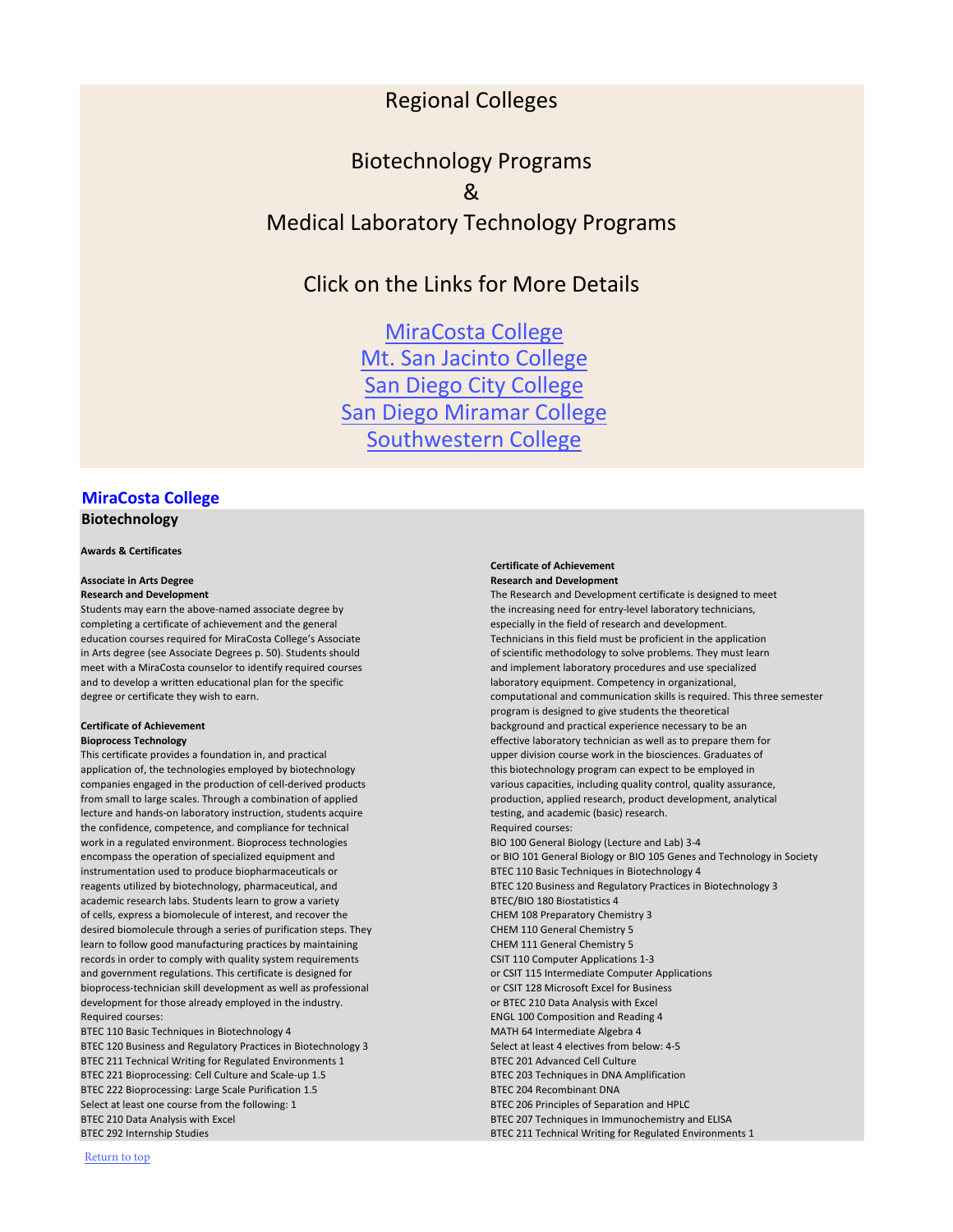BTEC 230 Techniques in Biofuels Production and Analysis **Certificate of Proficiency BTEC 292 Internship Studies Laboratory Skills** BTEC 299 Occupational Cooperative Work Experience

BTEC 299 Occupational Cooperative Work Experience BTEC 221 Bioprocessing: Cell Culture and Scale-up Total Units 12 **BTEC 222 Bioprocessing: Large Scale Purification** 

This certificate is designed to meet the increasing need for This certificate is designed to meet the increasing need for trained and competent associates in laboratory environments. The required courses provide students with fundamental laboratory skills to start or enhance a career in the biosciences. Students completing this certificate can expect employment utilizing their technical skills in the performance of tests and routine tasks inherent to a wide range of laboratory environments. This certificate is intended for the development of general laboratory skills as well as professional growth for those already employed in the industry. Required courses:

BTEC 110 Basic Techniques in Biotechnology 4 BTEC 120 Business and Regulatory Practices in Biotechnology Select at least four courses from the following: 4-5 BTEC 201 Advanced Cell Culture BTEC 203 Techniques in DNA Amplification BTEC 204 Recombinant DNA BTEC 206 Principles of Separation and HPLC BTEC 207 Techniques in Immunochemistry and ELISA BTEC 210 Data Analysis with Excel BTEC 211 Technical Writing for Regulated Environments BTEC 221 Bioprocessing: Cell Culture and Scale-up BTEC 222 Bioprocessing: Large Scale Purification BTEC 230 Techniques in Biofuels Production and Analysis BTEC 292 Internship Studies BTEC 299 Occupational Cooperative Work Experience Total Units 11-12

### **Course Descriptions from 2013-2014 Catalog**

### **BTEC 110: Basic Techniques in Biotechnology BTEC 210: Data Analysis with Excel**

This course examines basic business principles and practices conjunction with the many types of documents that exist in phases of new product development. It explores the role of you need to deliver clear and complete passages with precise efficacy, and quality of a biotechnology product. The variety of documents including reports, standard operating

Units: 4 **BTEC 221: Bioprocessing: Cell Culture and Scale-up** Prerequisites: MATH 64 or eligibility determined by the math Units: 1.5 placement process. Prerequisites: None Advisory: BIO 100 or BIO 101. Advisory: BTEC 110; BTEC 120; Eligibility for ENGL 100. 180, BIO 180, PSYC 104, PSYC 104H, SOC 104, or SOC 104H. Acceptable for Credit: CSU Acceptable for Credit: CSU, UC Credit limitation Lecture 0.75 hour, laboratory 2.25 hours. (0430.00)

Units: 4 Units: 1 Prerequisites: None Prerequisites: None Advisory: Eligibility for ENGL 100; MATH 64; CHEM 108; and BIO Advisory: Working knowledge of desktop computing. 100 or BIO 101 or BIO 105. Acceptable for Credit: CSU Acceptable for Credit: CSU Lecture 1 hour. (0430.00) Lecture 2 hours, laboratory 6 hours. (0430.00) **This course teaches how modern spreadsheet programs** This course focuses on the basic laboratory skills needed for can be used to collect and organize data for subsequent employment in the bioscience/biotechnology industry. Students tabulation, summarization, and graphical display. This learn laboratory safety and documentation while acquiring skills course will utilize various forms of scientific data to teach the in the maintenance and calibration of basic lab equipment, the main of the controller that facilitate the capture, analysis, and calculation and preparation of lab solutions and media, and management of data. Topics covered include importing and routine handling of both bacterial and mammalian cell cultures or and sorganizing data, filtering and sorting, graphing, and statistical (tissue culture). Students also develop fundamental skills in analysis functions. spectroscopy, centrifugation, performance of assays, gel electrophoresis, and the purification and handling of biological **BTEC 211: Technical Writing for Regulated Environments** molecules, such as proteins and DNA. Units: 1

**BTEC 120: Business and Regulatory Practices in Biotechnology Advisory: Eligibility for ENGL 100.** Units: 3 Acceptable for Credit: CSU Prerequisites: None Lecture 1 hour. (0430.00)

Prerequisites: None Acceptable for Credit: CSU This course will provide the requisite tools to understand Lecture 3 hours. (0430.00) why technical writing exists and how that writing works in utilized in the discovery, development, and production regulated environments. Further, the course develops the tools governmental oversight and regulation in assuring the safety, and the set practices for technical writing will be applied to procedures (SOP), and investigations.

### **BTEC 180: Biostatistics**

Enrollment Limitation: Not open to students with credit in BTEC Enrollment Limitation: Not open to students with credit in BTEC 220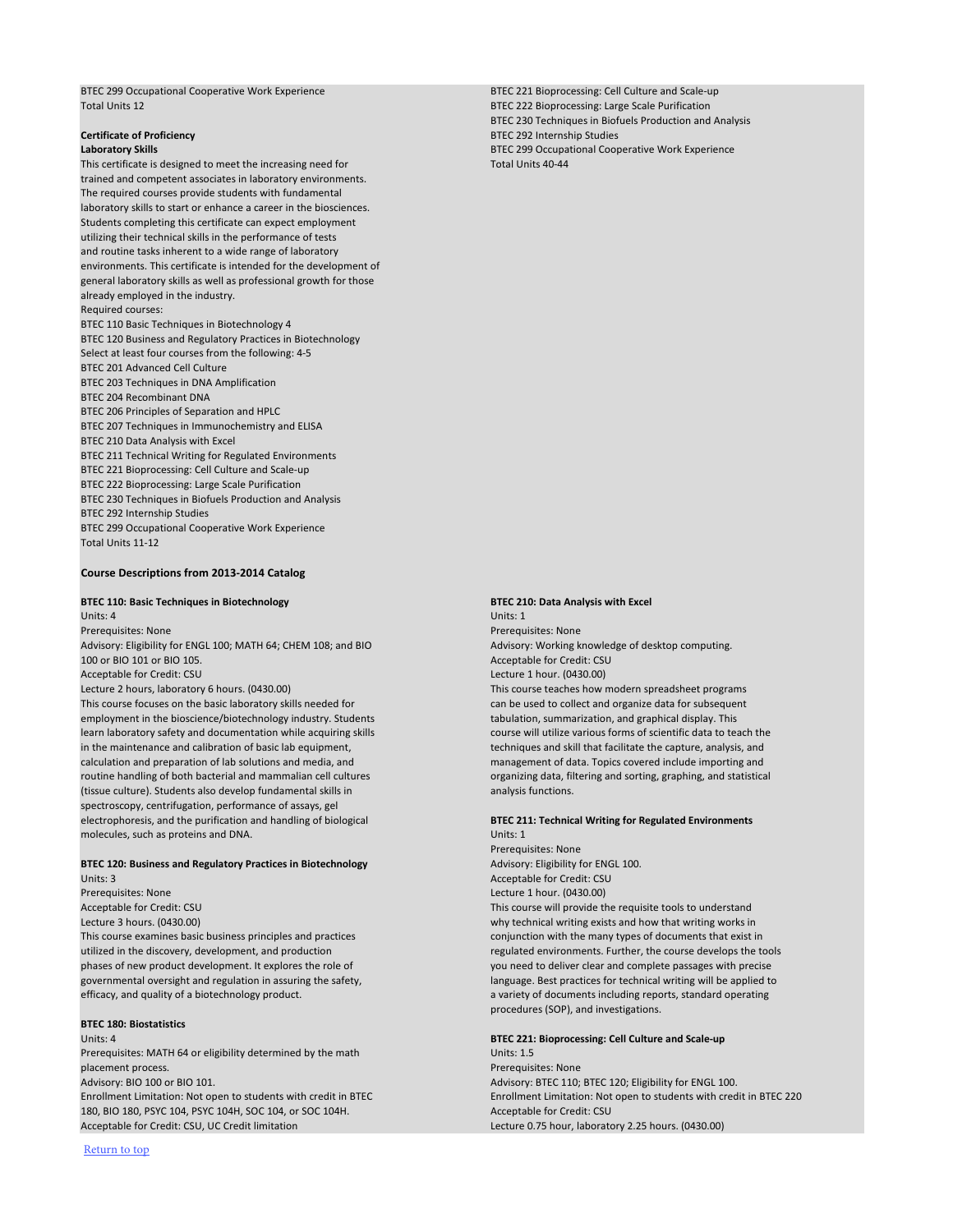This introductory statistics course covers the principles related to the culture of cells in increasingly larger scales and practice of statistical design and analysis for scientific **for the production of biological molecules**. Students will experimentation. Topics include hypothesis formation, experimentation a variety of cells (bacterial, yeast, and/ experimental design and execution, data analysis, and or mammalian) on a laboratory scale that emulates the communication with application to scientific fields, such large-scale production used in industry. Students will become as the biological and health sciences. The course includes familiar with the cleaning, sterilization, aseptic inoculation, laboratory application with extensive use of computer software operation, and monitoring of fermenters and bioreactors. The for statistical analysis and simulation. UC CREDIT LIMITATION: course emphasizes the use of current Good Manufacturing Credit for BIO 180/BTEC 180, MATH 103, PSYC 104/SOC 104 or Practices (cGMP), process control strategies, and students gain

Lecture 3 hours, laboratory 3 hours. (0430.00) This laboratory course develops the skills and knowledge PSYC 104H/SOC 104H. experience following Standard Operating Procedures (SOP).

equipment. The course emphasizes the use of current Good **BTEC 203: Techniques in DNA Amplification** Manufacturing Practices (cGMP), process control strategies,

amplification; and the skills related to the set up, performance, developing field of renewable energy and, specifically, biofuels

# **BTEC 201: Advanced Cell Culture BTEC 222: Bioprocessing: Large Scale Purification**

Units: 1 Units: 1.5 Prerequisites: None Prerequisites: None Advisory: BTEC 110. And The Case of the Case of the Case of Advisory: BTEC 110; BTEC 120; Eligibility for ENGL 100. Acceptable for Credit: CSU Enrollment Limitation: Not open to students with credit in BTEC 220 Lecture 0.50 hour, laboratory 1.50 hours. (0430.00) **Acceptable for Credit: CSU** This advanced course teaches skills in the proper handling Lecture 0.75 hour, laboratory 2.25 hours. (0430.00) of cells from higher organisms, such as plants, mammals, This laboratory course develops the skills and knowledge and insects, that are routinely maintained in culture in the related to purification of biological molecules produced on biotechnology laboratory. Instruction focuses on growth and a large scale. Students will utilize the most common types of manipulation techniques and long-term maintenance of separation equipment, including tangential flow filtration, various laboratory cell cultures that may include anchoragedependent centrifugation, and column chromatography. Students will and suspension cell lines as well as stem cell **become familiar with the cleaning**, sanitization, calibration, cultures. operation, and monitoring of large scale purification

to aspects of the roles and responsibilities of professionals **BTEC 206: Principles of Separation and HPLC** employed in the field of study. Topics include goal-setting, Units: 1 employability skills development, and examination of the world Prerequisites: None of work as it relates to the student's career plans. Students Advisory: BTEC 110. must develop new learning objectives and/or intern at a new Acceptable for Credit: CSU site upon each repetition. Students may not earn more than Lecture 0.75 hour, laboratory 0.75 hour. (0430.00) 16 units in any combination of cooperative work experience

This advanced module provides skills in the separation of (general or occupational) and/or internship studies during biomolecules from complex mixtures using High Performance community college attendance. Liquid Chromatography (HLPC). Instruction will focus on understanding the principles of separation, acquiring skills **BTEC 296: Topics in Biotechnology** in the separation of various biomolecules, and analyzing the Units: 1-4 outcome for the purpose of determining system performance **Preformance** Prerequisites: None and biomolecular purification. The course assumes prior and acceptable for Credit: CSU knowledge of solution preparation, assays, and spectroscopy. The example of solution preparation, assays, and spectroscopy.

### **BTEC 207: Techniques in Immunochemistry and ELISA Lecture 3 hours. Lecture 3 hours.** Units: 1 Lecture 4 hours. (0430.00)

Units: 1 and students gain experience following Standard Operating Prerequisites: None Procedures (SOP). Advisory: BTEC 110. Acceptable for Credit: CSU **BTEC 230: Techniques in Biofuels Production and Analysis** Lecture 0.75 hour, laboratory 0.75 hour. (0430.00) Units: 1 This advanced course is designed to provide skills in the Present Communication of Prerequisites: None performance of the polymerase chain reaction (PCR), a Advisory: BTEC 110. technique commonly used to amplify DNA in forensics Acceptable for Credit: CSU and the biotechnology laboratory. Instruction will focus on Lecture 0.75 hour, laboratory 0.75 hour. (0430.00) understanding the process; potential applications of DNA This advanced course introduces students to the rapidly and evaluation of the outcome of the technique. The course production through a combination of lecture and applied assumes prior knowledge of solution preparation and gel laboratory techniques. electrophoresis.

### **BTEC 204: Recombinant DNA Units: 0.5-3**

### **BTEC 292: Internship Studies**

Units: 1 Prerequisites: None Prerequisites: None Corequisite: Complete 75 hrs paid or 60 hrs non-paid work per Advisory: BTEC 110. Unit. Advisory: BTEC 110. Acceptable for Credit: CSU Enrollment Limitation: Instructor, dept chair, and Career Center Lecture 0.75 hour, laboratory 0.75 hour. (0430.00) Lecture 1. May not enroll in any combination of cooperative This advanced course provides skills in recombinant DNA work experience and/or internship studies concurrently. technology used to analyze and manipulate DNA in the Acceptable for Credit: CSU biotechnology laboratory. Students learn about the process This course provides students the opportunity to apply the of cloning DNA and acquire the skills necessary to cut, piece theories and techniques of their discipline in an internship together, and introduce new DNA molecules into prepared host position in a professional setting under the instruction of a bacterial cells. faculty-mentor and site supervisor. It introduces students

Lecture 2 hours.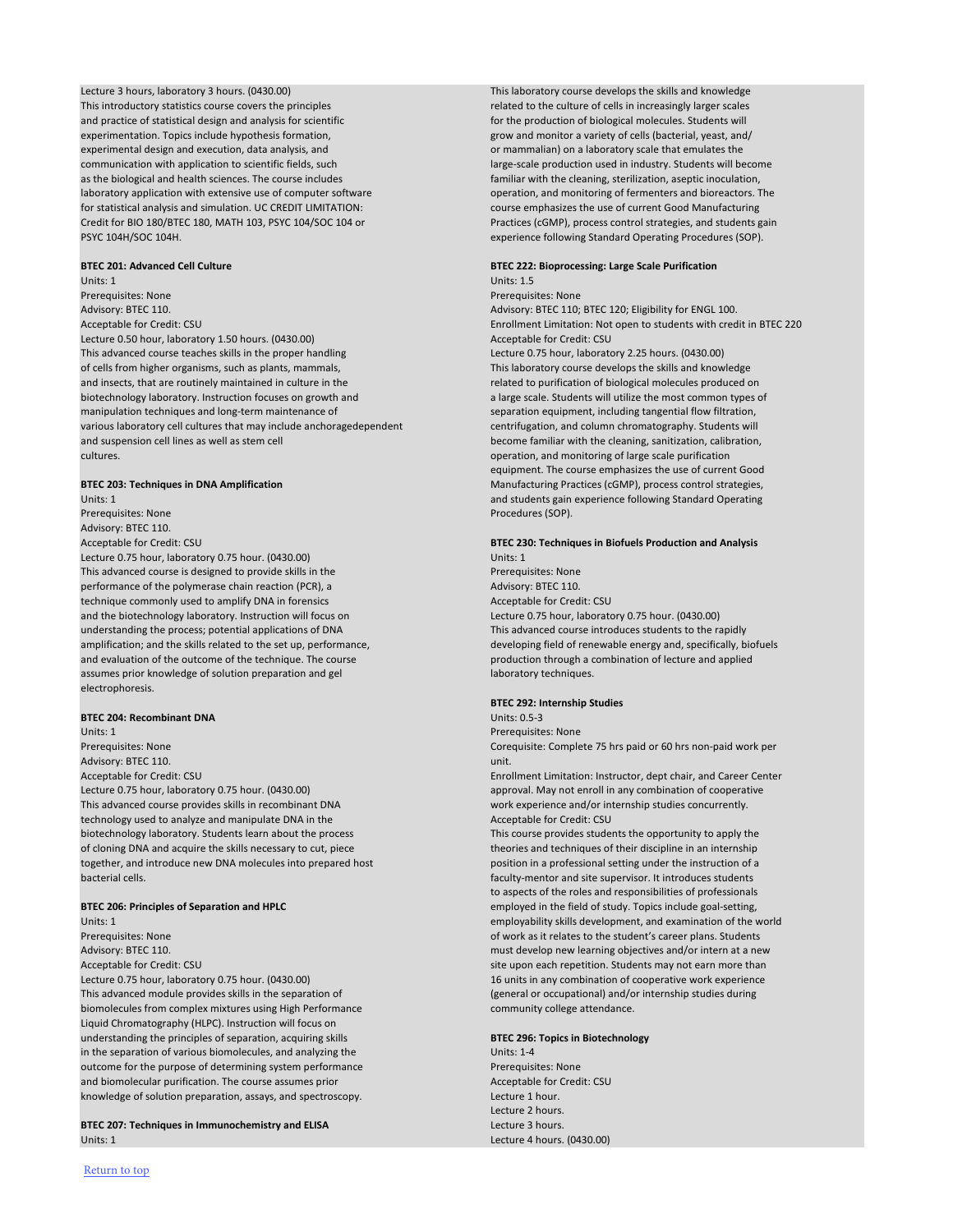Advisory: BTEC 110. Biotechnology that are not included in regular course offerings. Acceptable for Credit: CSU Each Topics course is announced, described, and given its own Lecture 0.75 hour, laboratory 0.75 hour. (0430.00) Lecture 1.1 and 296 number designation in the class schedule. This advanced course provides skills in the use of antibody reagents as a tool in the biotechnology laboratory. It focuses **BTEC 299: Occupational Cooperative Work Experience** on the nature and specificity of antibody reagents for the Units: 1-6 identification and quantification of biological molecules. The present of the presequisites: None Students learn how to set up, perform, and analyze techniques Corequisite: Complete 75 hrs paid or 60 hrs non-paid work per utilizing antibodies, such as Westerns and ELISAs. Unit. Unit.

<span id="page-3-0"></span>Prerequisites: None This course gives students an opportunity to study topics in

Enrollment Limitation: Career Center approval. May not enroll in any combination of cooperative work experience and/or internship studies concurrently.

Acceptable for Credit: CSU

Cooperative Work Experience is intended for students who are employed in a job directly related to their major. It allows such students the opportunity to apply the theories and skills of their discipline to their position and to undertake new responsibilities and learn new skills at work. Topics include goal-setting, employability skills development, and examination of the world of work as it relates to the student's career plans. Students may not earn more than 16 units in any combination of cooperative work experience (general or occupational) and/or internship studies during community college attendance.

# **[Mt San Jacinto College](http://www.msjc.edu/)**

### **Biotechnology**

**Course Descriptions from 2013-2014 Catalog**

### **BIOL 131 4 units BIOL 133 5 units**

### **Introduction to Biotechnology I LEC 48-54/LAB 48-54 Biotechnology III LEC 48-54/LAB 96-108**

academic aspects of biotechnology. The course develops entry-level proteins, growth and manipulation of bacteria, genetic engineering, laboratory skills common to the biotechnology industry, such as polymerase chain reaction and antibody methods. In addition to aseptic techniques, laboratory safety, and biological media and solution hands on skills, the course provides context for how and why these growth, solutions, buffers, separation of cellular components, and skills of students seeking employment in the biotechnology industry. macromolecules. Prerequisite: BIOL-131 or BIOL-150 (with a grade Prerequisite: None. of C or better).

## **Associate in Science Degree: Certificate of Performance** Transfer Track 23-24\* **Applied Biotechnology** Allied Health Track 21\* Students may take the specific biotechnology and the specific biotechnology **Applied Biology Track 29\*** courses (Biology 206) and receive a Certificate of general education and electives as needed to meet department. It is not intended to nor will it be minimum of 60 units required for the degree. The comparison of the state approved program.

\*and courses to meet graduation requirements, The Completion authorized and issued by the academic It is intended to provide students with intensive

This introductory course examines a variety of topics in biology related In this advanced biotechnology course, students are provided a to Biotechnology. Topics emphasized include the biochemical processes depth and breadth of knowledge of DNA and RNA transformation, common in prokaryotic and eukaryotic biology, biochemistry, cellular restriction analysis of DNA, protein analysis, and immunological and molecular biology, immunology, classical and molecular genetics, and applications. Medical application and bioethical considerations are gene expression and genetic engineering. The laboratory addresses discussed. In the laboratory, students master current techniques used skills and techniques common to biotechnology including measuring in the biotechnology industry including medical and criminal justice activity and quantity of proteins, growth and manipulation of bacteria, and mapplications. Prerequisite: BIOL-132 (with a grade of C or better). genetic engineering and antibody methods. Field trips may be required. Prerequisite: None. **BIOL 139 1 unit**

### **Introduction to Biotechnology Lab LAB 48-54**

**BIOL 132 5 units** This course examines laboratory technology related to biotechnology. **Biotechnology II LEC 48-54/LAB 96-108** The laboratory introduces skills and techniques common to the This course introduces students to biochemical and microbial biotechnology industry including measuring activity and quantity of preparation. Students also develop hands-on experience with microbial techniques are used in the industry. This course enhances the laboratory

# **[SD City College](http://www.sdcity.edu/)**

### **Biotechnology**

### **Awards & Certificates**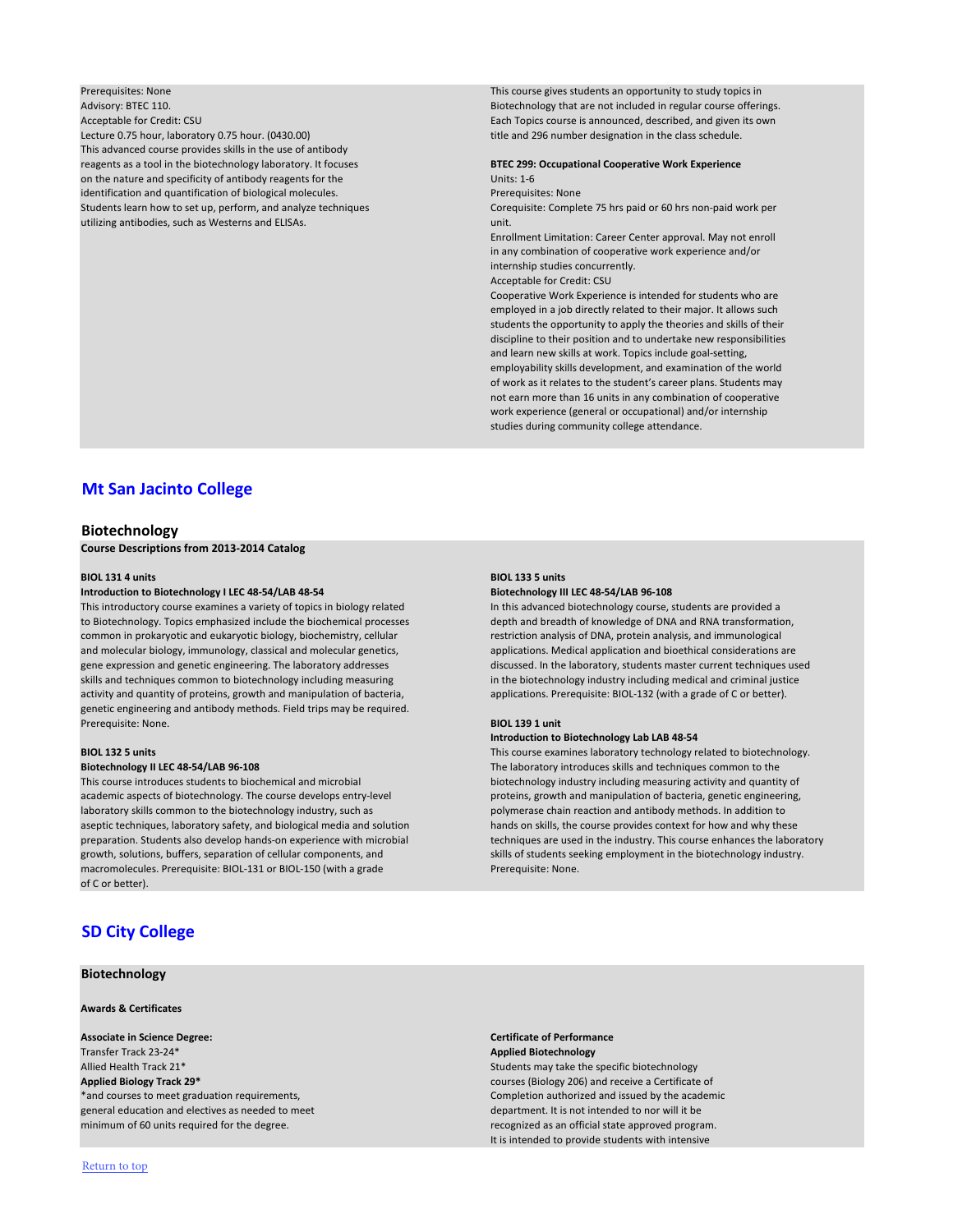laboratory skills development experience to meet entry-level employment requirements in the biotechnology industry. Courses required for the Certificate Units BIOL 109 Introduction to Applied Biology 5 BIOL 206 Biotechnology Instrumentation 6 Total Units = 11 \*A Certificate of Performance is a departmental award that does not appear on the student's transcript. All courses must be completed within the

3 hours lecture, 3 hours lab, 4 units 3 hours lecture, 9 hours lab, 6 units Grade Only students with previous credit for Biology 265C. **information retrieval, and technical writing**. This biotechnology skills with interpersonal and employment in biotechnology. Emphasis is placed 3 hours lecture, 6 hours lab, 5 units Grade Only on literature and employment database searching, and Advisory: English 48 and English 49 and Mathematics and Mathematics interview techniques, seminar presentations, team Assessment Skill Levels R5 and W5 and M40. building, independent learning, time management, Limitation on Enrollment: This course is not open to collaboration, hands on experience in the field, students with previous credit for Biology 265B.

San Diego Community College District.

### <span id="page-4-0"></span>**Course Descriptions from 2013-2014 Catalog**

### **91 Employment Skills In Biotechnology (AKA BIOL 265C) 206 Biotechnology Instrumentation**

Letter Grade or Pass/No Pass Option Prerequisite: Biology 109 with a grade of "C" or better, or equivalent Advisory: English 48 and English 49 or English 47, This is an advanced lecture/laboratory course implementing major techniques each with a grade of "C" or better, or equivalent or used in the biotechnology industry. Topics include tissue culture methods, Assessment Skill Levels R5 and W5; Mathematics purification and analysis of nucleic acids and proteins, DNA amplification 46 with a grade of "C" or better, or equivalent or and cloning procedures, protein identification methods, scientific Assessment Skill Level M40. information retrieval, and technical writing. This course is tended for Limitation on Enrollment: This course is not open to students seeking employment opportunities in biotechnology This course integrates conceptual and technical course is intended for students seeking employment (FT) AA/AS; CSU.

use of data analysis software, resume writing, the state of the state of "C" or better, or equivalent, or equivalent, or and service learning. This course requires field trips This course is intended as a preparation course for students interested in to area biotechnology companies and research further studies in biotechnology. The course provide the fundamental knowledge in mathematics, chemistry, biology and microbiology for additional biotechnology coursework. Topics include the funcamental chemical processes common in prokaryotic and eukaryotic biology, chemistry of biomolecules, cellular and molecular biology, gene expression and genetic engineering. The laboratory experience provides basic skills and techniques essential to advanced biotechnology courses. (FT) AA/AS; CSU. \* May be Grant Funded

Students may take the specific biotechnology Allied Health Track 21\* **Allied Health Track 21\*** authorized and issued by the academic department. biological questions. Biologists rely heavily on a transcript. All courses must be completed within the

**Associate in Science Degree:** courses and receive a Certificate of Performance **Applied Biology Track 35\*** It is not intended to nor will it be recognized as an Biology Studies 18\* **official state approved program. It is intended to by the state approved program. It is intended to** \* and electives as needed to meet minimum of 60 provide students with intensive laboratory skills units required for the degree. The contract of the degree is a state of the contract of the development experience to meet entry-level Description employment requirements in the biotechnology Biology is a natural science that focuses on physical industry. The industry industry. and chemical processes of living organisms. This Courses: Units Courses: Units discipline explores how organisms acquire and BIOL 132 Applied Biotechnology I 4 use energy to maintain homeostasis, how they CHEM 251 Quantitative Analytical Chemistry 5 reproduce, and how they interact with each  $\blacksquare$  Total Units = 9 other and their environment. Scientific processes \*A Certificate of Performance is a departmental are emphasized as a means of answering these and award that does not appear on the student's chemistry foundation since living organisms are San Diego Community College District.

**Biotechnology Biotechnology Click Here** [\(For Medical Laboratory Technician Information - Click Here\)](#page-6-0)

### communication skills essential for entry level **109 Introduction to Applied Biology (AKA Preparation for Biotechnology)**

## **[SD Miramar](http://www.sdmiramar.edu/)**

**Awards & Certificates**

**Certificate of Performance: Certificate of Performance:** Applied Biotechnology-Analytical Chemistry 9 **Applied Biotechnology-Analytical Applied Biotechnology-Molecular Biology 8 Chemistry\***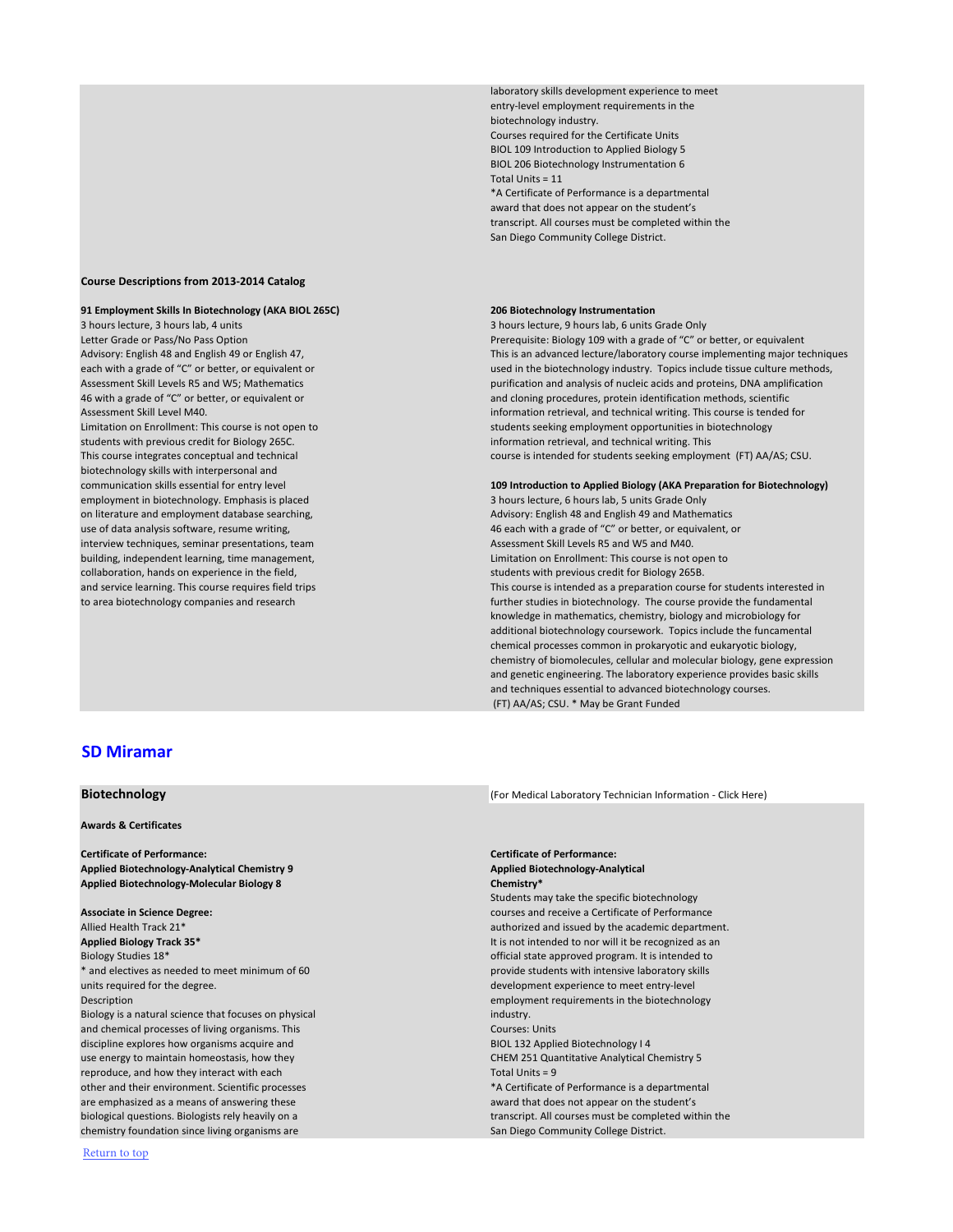### chemical systems.

Program Learning Outcomes **Certificate of Performance:** The biology program serves four areas of study. **Applied Biotechnology-Molecular** and the biology-**Molecular** First, it provides a broad background of studies **Biology\*** for the biology major preparing for transfer to a Students may take the specific biotechnology four-year institution. Second, the Applied Biology courses and receive a Certificate of Performance Associate Degree curriculum provides preparation and intervention authorized and issued by the academic department. for entry level employment as a technician in the life It is not intended to nor will it be recognized as an sciences industry. In addition to the associate degree **official state approved program. It is intended to** official state approved program. It is intended to programs, certificates in Applied Biotechnology with provide students with intensive laboratory skills emphasis in either Molecular Biology or Analytical development experience to meet entry-level Chemistry are offered. The biology program also employment requirements in the biotechnology offers support courses in human anatomy, human industry. Industry, industry, industry. physiology and general microbiology which may be Courses: Units used to satisfy prerequisites for nursing programs BIOL 132 Applied Biotechnology I 4 and other allied health fields. Fourth, the biology BIOL 133 Applied Biotechnology II 4 program provides courses in natural science to fulfill Total Units = 8 general education requirements.

### **Course Descriptions from 2013-2014 Catalog**

### **131 Introduction to Biotechnology 133 Applied Biotechnology II**

3 hours lecture, 3 hours lab, 4 units 2 hours lecture, 6 hours lab, 4 units Grade Only Letter Grade or Pass/No Pass Option

This course examines biology laboratory technology **132 Applied Biotechnology I** as it relates to the field of Biotechnology. The same of the field of Biotechnology. The

equivalent or Assessment Skill Level W5. 100 and 100L, each with a grade of "C" or better, or This course is a general examination of biology as it equivalent. relates to the field of biotechnology. Topics include In this advanced biotechnology training course, the fundamental chemical processes common in students learn about transformation, restriction prokaryotic and eukaryotic biology, chemistry of analysis of DNA, protein analysis, and immunological bio-molecules (proteins, enzymes, nucleic acids applications. In the lab, students practice mastering and lipids), cellular and molecular biology, basic current techniques used in the biotechnology immunology, and classical and molecular genetics industry. (FT) AA/AS; CSU. with an emphasis on gene expression and genetic engineering. The laboratory addresses basic skills **134 Introduction to the Biotechnology Lab** and techniques common to the biotechnology and technology 3-4 hours lab, 1 unit industry. Topics include the measurement of activity Letter Grade or Pass/No Pass Option and quantity of proteins, growth and manipulation Advicence Advisory: English 48 and English 49, each with a of bacteria, genetic engineering and antibody grade of "C" or better, or equivalent, or Assessment methods. This course is intended for students Skill Levels R5 and W5. majoring in applied biology and as a general Limitation on Enrollment: This course is not open education option for all students. (FT) AA/AS; CSU; the students with previous credit for Biology 131 UC. Introduction to Biotechnology.

2 hours lecture, 6 hours lab, 4 units laboratory addresses basic skills and techniques Letter Grade or Pass/No Pass Option common to the biotechnology industry including Advisory: English 49 with a grade of "C" or better, measuring activity and quantity of proteins, growth or equivalent, or Assessment Skill Level W5; and and manipulation of bacteria, genetic engineering, Chemistry 152 and 152L; or Chemistry 100 and 100L, polymerase chain reaction and antibody methods. each with a grade of "C" or better, or equivalent. In addition to hands on skills, the course will provide Students learn entry-level skills common to the context for how and why these techniques are used biotechnology industry, such as aseptic techniques, in the industry. This course enhances the laboratory laboratory safety, and biological media and solution skills of students wishing to be employed by the preparation. Students also learn about microbial biotechnology industry. It is intended as an elective growth, solutions, buffers, separation of cellular and for students in Applied Biology (Biotechnology) components, and macromolecules. (FT) AA/AS; CSU. **Access 2018** and Allied Health Tracks. (FT) AA/AS; CSU. 133 Applied Biotechnology II 2 hours lecture, 6 hours lab, 4 units Letter Grade or Pass/No Pass Option Advisory: Biology 132 or Biology 210A and Chemistry 100 and 100L, each with a grade of "C" or better, or equivalent. In this advanced biotechnology training course, students learn about transformation, restriction analysis of DNA, protein analysis, and immunological applications. In the lab, students practice mastering current techniques used in the biotechnology industry. (FT) AA/AS; CSU.

Advisory: English 49 with a grade of "C" or better, or Advisory: Biology 132 or Biology 210A and Chemistry

## **[SD Miramar](http://www.sdmiramar.edu/)**

**Medical Laboratory Technology Continued Below**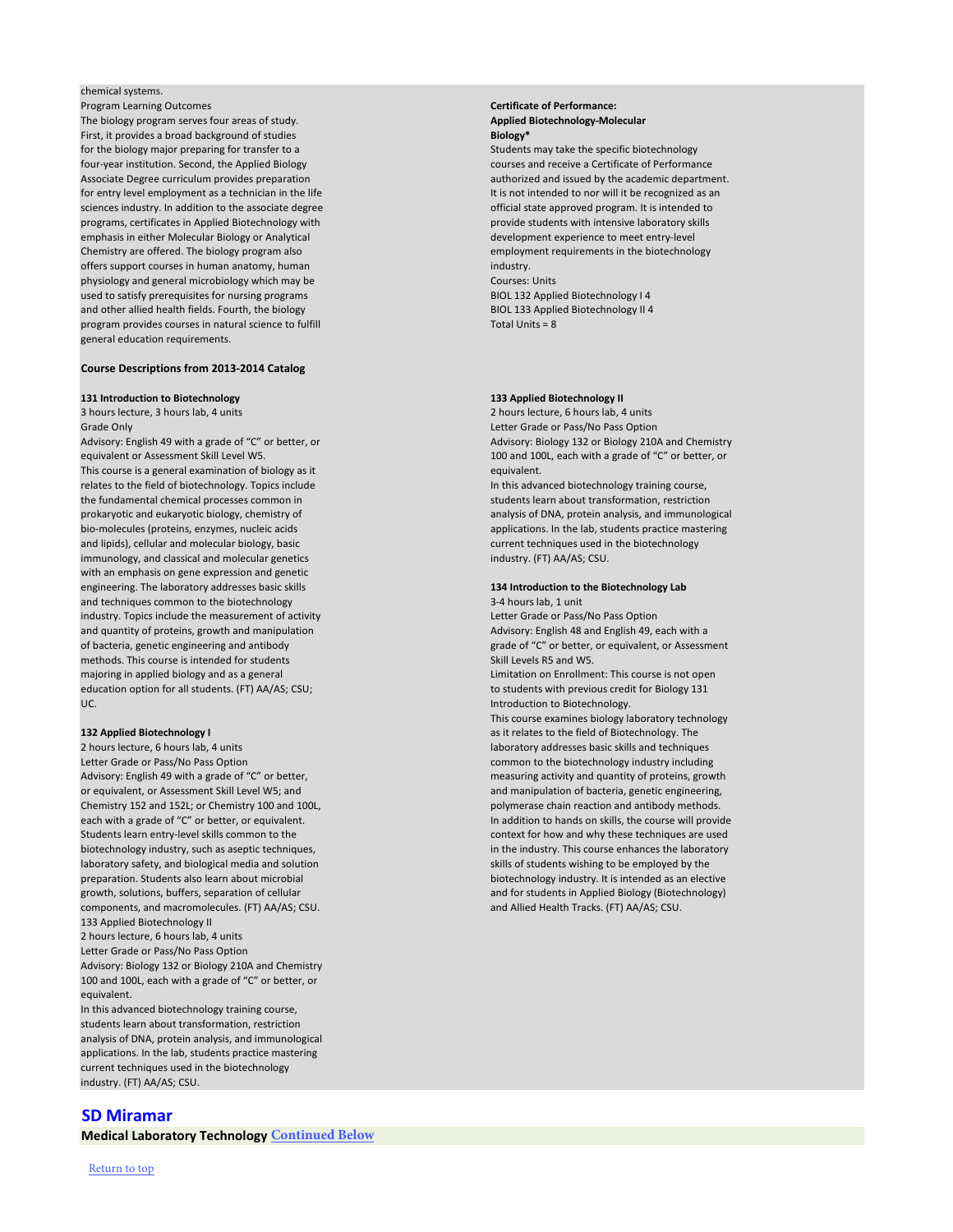### <span id="page-6-0"></span>**Awards & Certificates Certificate of Performance:**

Medical Laboratory Technician Training\*

**Certificate of Performance:** The Certificate of Performance in Medical Laboratory **Medical Laboratory Technology 20 technician or those seeking employment in the field Associate in Science Degree:** of medical laboratory technology. The Certificate **Medical Laboratory Technology 20\* of Performance option is recommended for those** \* and electives as needed to meet minimum of 60 seeking employment in an unlicensed capacity, for This is a department award in recognition of

passing comprehensive college and certification **\*A** Certificate of Performance is a departmental • Demonstrate entry-level MLT skills in the transcript. All courses must be completed within the

• Exhibit positive attitudes in the areas of MLTT 052 Directed Clinical Practice in Clinical The MLT program is designed to educate and MLTT 053 Directed Clinical Practice in Clinical Practice in Clinical

The MLT program is designed to produce trained MLTT 201 Clinical Chemistry and Urinalysis 4 employees to enter the laboratory workforce. As MET 202 Clinical Hematology and such, the program's primary learning outcome is to Immunology 4 graduate competent, workplace-ready members of MLTT 203 Clinical Microbiology 4 the laboratory team who or

• Exhibit theoretical comprehension and **BIOL 205 General Microbiology 5** competence in all didactic MLT courses by **Total Units = 12-13** exams. award that does not appear on the student's

the following clinical laboratory areas: San Diego Community College District. Clinical Chemistry, Hematology, Urinalysis and Coagulation, Immunology and **Certificate of Achievement:** Immunohematology, and Microbiology. Medical Laboratory Technology

• Demonstrate professionalism and awareness **Courses Required for the Major: Units** Courses Required for the Major: Units of their role in the delivery of health care to MLTT 201 Clinical Chemistry and Urinalysis 4 patients, such as respecting the rights of patients, MET 202 Clinical Hematology and Immunology 4 colleagues and other health professionals as they MLTT 203 Clinical Microbiology 4 perform duties within the constraints of legal, MET 051 Directed Clinical Practice in Clinical Practice in Clinical moral and ethical conduct. The conduction of the chemistry 2 chemistry 2 chemistry 2

professionalism and commitment to delivering example of the example of the Hematology, Urinalysis and excellent health care. Coagulation 2 and 2 and 2 and 2 and 2 and 2 and 2 and 2 and 2 and 2 and 2 and 2 and 2 and 2 and 2 and 2 and 2 and 2 and 2 and 2 and 2 and 2 and 2 and 2 and 2 and 2 and 2 and 2 and 2 and 2 and 2 and 2

prepare students to sit for a national exam, which Immunology and Immunology and when passed will allow for immediate entry into a Immunohematology 2 clinical lab environment as a Medical Laboratory MLTT 054 Directed Clinical Practice in Clinical Technician. The types of clinical labs include Microbiology 2 community-based hospital labs, teaching hospitals, **Total Units = 20** and the state of the state of the state of the state of the state of the state of the state of the state of the state of the state of the state of the s private hospitals and clinics, and clinical research Note: The student will be required to complete a organization (CRO) support services. The Certificate series of series of biology and chemistry prerequisites for of Performance option is best for those seeking work the MLT program. Please consult the catalog and in an unlicensed capacity. counselors for more information.

Courses Required for the Major: Units MLTT 201 Clinical Chemistry and Urinalysis 4 MLTT 202 Clinical Hematology and Immunology 4 MLTT 203 Clinical Microbiology 4 MLTT 051 Directed Clinical Practice in Clinical Chemistry 2 MLTT 052 Directed Clinical Practice in Clinical Hematology, Urinalysis and Coagulation 2 MLTT 053 Directed Clinical Practice in Clinical Immunology and Immunohematology 2 MLTT 054 Directed Clinical Practice in Clinical Microbiology 2

**Course Descriptions from 2013-2014 Catalog**

**51 Directed Clinical Practice in Clinical 201 Clinical Chemistry and Urinalysis**

### **San Diego Miramar College Medical Lab Tech Program**

**Medical Laboratory Technician Training 12-13** Technician Training is designed to enhance or **Certificate of Achievement:** develop the skill sets of the medical laboratory units required for the degree. The sample in the biotechnology industry.

The Medical Laboratory Technology (MLT) program information on the transcript and does not imply prepares students for employment in clinical that a graduation requirement has been met. laboratories, industry and biotechnology. The Students must complete a series of biology and program curriculum integrates basic concepts, chemistry prerequisites prior to enrolling in the technical procedures, and laboratory exercises. This courses required for this certificate. Please consult provides practical experience for students to master the course the course description section of the catalog and a the competencies, skills, and knowledge required in Miramar College counselor for more information. **this profession.** Courses: Units **Courses: Units**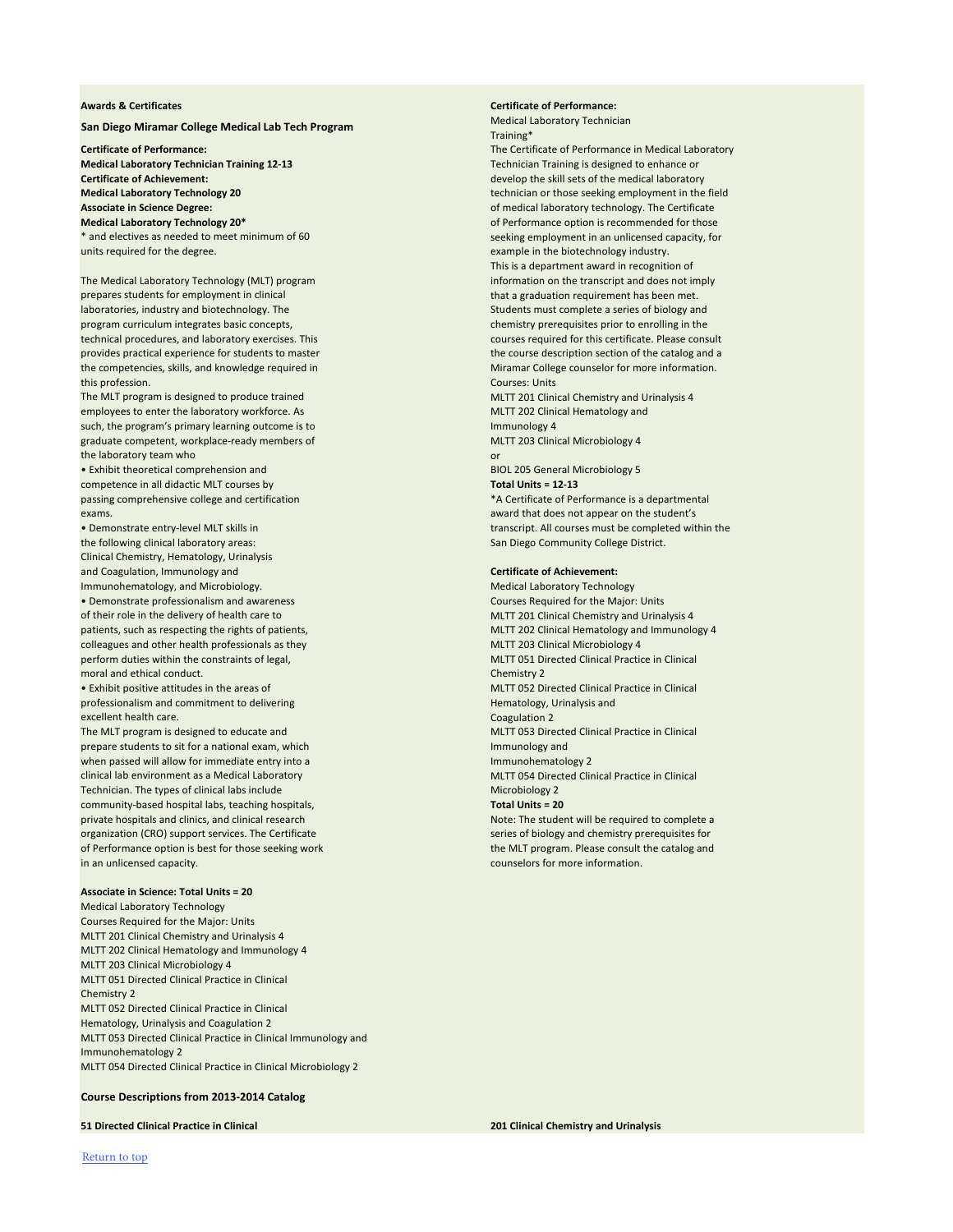**160 hours other, 2 units Grade Only and Contact Contact Conducts Conducts Conducts Conducts Conducts Conducts** Grade Only

Grade Only Prerequisite: Biology 107 or Biology 131 with a grade Prerequisite: Medical Laboratory Technician Training and Chemistry 130,

Phlebotomy Technician Level I (CPT-1 License CA). The agrade of "C" or better, or equivalent or Assessment

201, 202 and 203, each with a grade of "C" or better, 130L, Biology 230 and 235, each with a grade of or equivalent completed within five years prior to "C" or better, or equivalent completed within seven enrollment. years prior to enrollment.

Limitation on Enrollment: Health and Safety; Certified Advisory: English 101 and Mathematics 96, each with Must obtain an Add Code from the instructor for Skill Levels R6, W6 and M50. enrollment. Required to verify CPT-1 License and Limitation on Enrollment: Must obtain an Add Code clinical placement. The instructor for enrollment. Required to verify

This course provides clinical laboratory practice recency of prerequisite coursework. and experience in the laboratory of general and This course introduces the theory and practice specialized chemistry. Various instrumentation, and the matrix of the matrix of the basic methodologies used in as well as bench and manual methods, will be clinical chemistry and urinalysis. Lecture covers an introduced. Emphasis is placed on technique, introduction to components of body fluids such introduction to components of body fluids such accuracy and precision. This practicum will take as a blood and urine, basic principles of the clinical place at a clinical affiliate site that will be assigned by laboratory, quality control and quality assurance, the Medical Laboratory Technician Training Program patient confidentiality and safe handling practices Director. This course is intended for students of body fluids. Laboratory covers principles and majoring in Medical Laboratory Technology. (FT) theories of clinical chemistry with an emphasis on AA/AS. methodologies and instrumentation common to the

Prerequisite: Medical Laboratory Technician Training 201, 202 and 203, each with a grade of "C" or better, **202 Clinical Hematology and Immunology** or equivalent completed within five years prior to 32 - 36 hours lecture, 96 - 108 hours lab, 4 units enrollment. Grade Only and Grade Only and Grade Only and Grade Only and Grade Only

Phlebotomy Technician Level I (CPT-1 License CA). Or better, or equivalent and Chemistry 130, 130L, Must obtain an Add Code from the instructor for Biology 230 and 235, each with a grade of "C" or enrollment. Required to verify CPT-1 License and better, or equivalent completed within seven years clinical placement. **prior to enrollment** clinical placement.

urinalysis and coagulation. Various instrumentation, School Communication and M50. as well as bench and manual methods, will be Limitation on Enrollment: Must obtain an Add Code introduced. Emphasis is placed on technique, introduced on the instructor for enrollment. Required to verify accuracy and precision. This practicum will take a recency of prerequisite coursework. place at a clinical affiliate site that will be assigned by This course introduces the theory and practice the Medical Laboratory Technician Training Program underlying the basic methodologies used in clinical Director. This course is intended for students here here hematology, immunology and blood banking. San Diego Miramar College • 2013-2014 341 Lecture covers an introduction to components of Medical LaboratoryTechnician (MLTT ) AA/AS = Associate Degree Applicable majoring in Medical Laboratory Technology. (FT) CSU = California State University Applicable AA/AS. UC = University of California Applicable

**53 Directed Clinical Practice in Clinical 203 Clinical Microbiology Immunology and Immunohematology** 2 hours lecture, 6 hours lab, 4 units **160 hours other, 2 units Grade Only and Construction Construction Construction Construction Construction Construction Construction Construction Construction Construction Construction Construction Construction Construction** 

# **Chemistry 1** hour lecture, 9 hours lab, 4 units

clinical chemistry and urinalysis laboratory, specimen **52 Directed Clinical Practice in Clinical handling**, measurement, and data analysis. This **Hematology, Urinalysis and Coagulation** course is intended for students majoring in Medical 160 hours other, 2 units Laboratory Technology or those wanting to update Grade Only their medical laboratory skill set. (FT) AA/AS; CSU.

Limitation on Enrollment: Health and Safety; Certified Prerequisite: Biology 107 or 131 with a grade of "C"

This course provides laboratory practice and Advisory: English 101 and Mathematics 96, each with experience in the laboratory of hematology, a grade of "C" or better, or equivalent or Assessment

Grade Only Prerequisite: Biology 107 or 131 with a grade of "C" Prerequisite: Medical Laboratory Technician Training **Calcular 2018** or better, or equivalent and Chemistry 130, 130L, 201, 202 and 203, each with a grade of "C" or better, Biology 230 and 235, each with a grade of "C" or Limitation on Enrollment: Health and Safety; Certified Advisory: English 101 and Mathematics 96, each with Phlebotomy Technician Level I (CPT-1 License CA). A grade of "C" or better, or equivalent or Assessment clinical placement. from the instructor for enrollment. Required to verify experience in the laboratory of serology and blood experience introduces the theory and methods used banking, including syphilis serology and general in clinical microbiology laboratory. Lecture covers an

or equivalent completed within five years prior to better, or equivalent completed within seven years enrollment. The contract of the contract of the contract of the contract of the contract of the contract of the contract of the contract of the contract of the contract of the contract of the contract of the contract of th

Must obtain an Add Code from the instructor for Skill Levels R6, W6 and M50. enrollment. Required to verify CPT-1 License and Limitation on Enrollment: Must obtain an Add Code

This course provides clinical laboratory practice and recency of prerequisite coursework. immunology. Various instrumentation, as well as internal controlled as introduction to the dynamics of infectious disease bench and manual methods, will be introduced. including clinical, epidemiologic, and therapeutic Emphasis is placed on technique, accuracy and features of clinically relevant organisms. Laboratory precision. This practicum will take place at a clinical covers principles and techniques commonly affiliate site that will be assigned by the Medical used in the identification of clinically relevant Laboratory Technician Training Program Director. This course is intended for students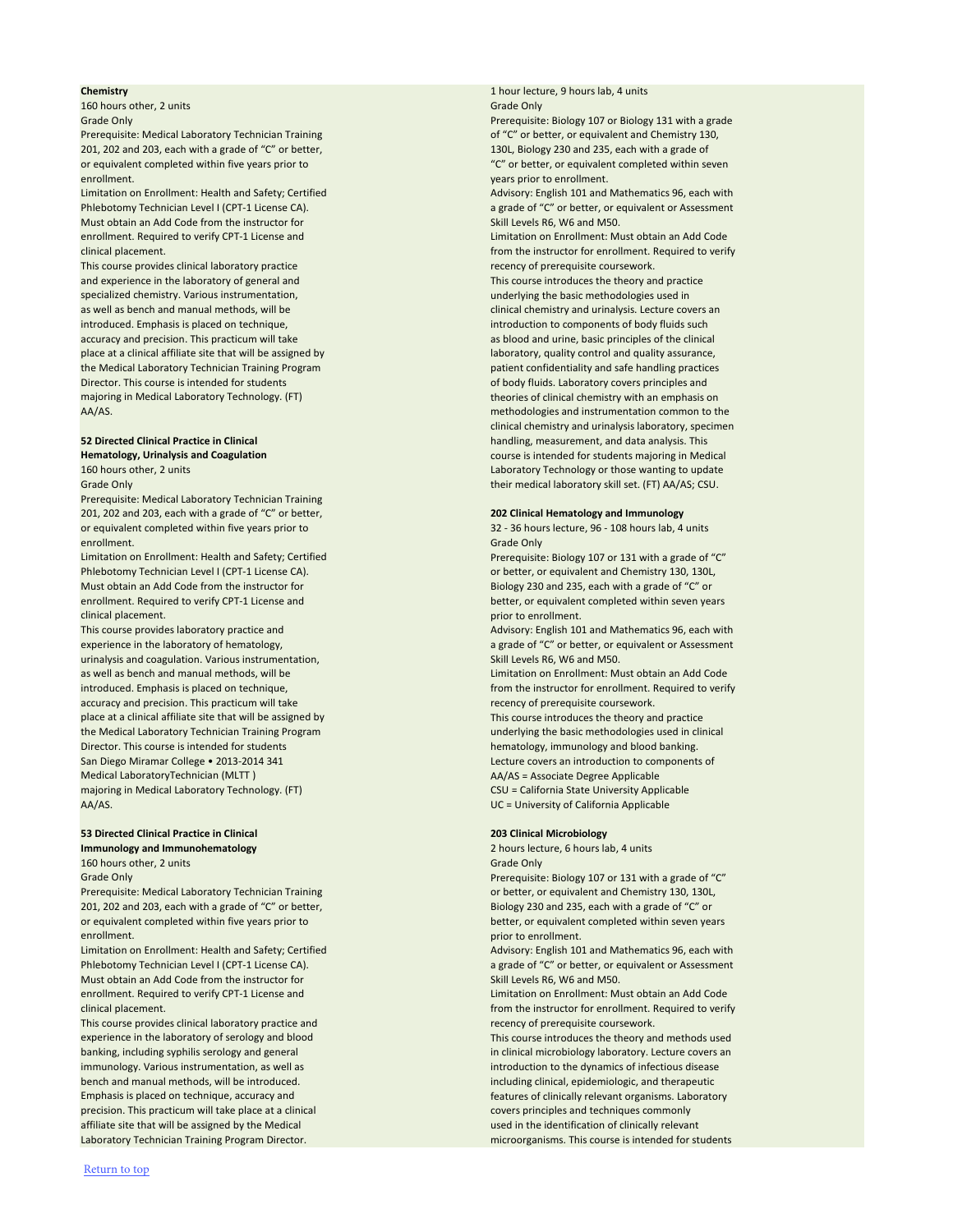<span id="page-8-0"></span>This course is intended for students majoring in majoring in Medical Laboratory Technology or those

Medical Laboratory Technology. (FT) AA/AS. wanting to update their medical laboratory skill set. (FT) AA/AS; CSU

### **54 Directed Clinical Practice in Clinical Microbiology**

160 hours other, 2 units

Grade Only

Prerequisite: Medical Laboratory Technician Training 201, 202 and 203, each with a grade of "C" or better, or equivalent completed within five years prior to enrollment.

Limitation on Enrollment: Health and Safety; Certified Phlebotomy Technician Level I (CPT-1 License CA). Must obtain an Add Code from the instructor for enrollment. Required to verify CPT-1 License and clinical placement.

This course provides laboratory practice and experience in the clinical laboratory of microbiology. Various instrumentation, as well as bench and manual methods, will be introduced. Emphasizes technique, accuracy and precision. This practicum will take place at a clinical affiliate site that will be assigned by the Medical Laboratory Technician Training Program Director. This course is intended for students majoring in Medical Laboratory Technology. (FT) AA/AS.

# **[Southwestern College](http://www.swccd.edu/)**

**Program Descriptions** [\(For Medical Laboratory Technician Information - Click Here\)](#page-9-0)

**Associate in Science Degree Biotechnology Biotechnology Certificate of Achievement** Transfer Preparation \* (Major Code: 01512) Career/Technical (Major Code: 01511)

The associate in science degree augments student transfer preparation and qualifies students for entry-level positions in biotechnology research laboratories. **First Semester:** MATH 70 Intermediate Algebra II 4 **First Semester:** MATH 70 Intermediate Algebra II \* 4 **Second Semester:** BIOL 100 Principles of Biology \*\* 3 **Second Semester:** BIOL 100 Principles of Biology \* 3 BIOL 101 Principles of Biology Laboratory \*\* 1 BIOL 101 Principles of Biology Laboratory \* 1 BIOL 205 DNA Science I 2 BIOL 205 DNA Science I 2 BIOL 229 Introduction to Biological Research I 3 BIOL 229 Introduction to Biological Research I 3 CHEM 170 Preparation for General Chemistry (4) \*\* OR CHEM 170 Preparation for General Chemistry (4) OR CHEM 200 General Chemistry I (5) \*\* CHEM 200 General Chemistry I (5) **Third Semester:** BIOL 206 DNA Science II 2 **Third Semester:** BIOL 206 DNA Science II 2 BIOL 211 Introduction to Cell and Molecular Biology 4 BIOL 211 Introduction to Cell and Molecular Biology 4

Provides training in the theory and practices of biotechnology, which include introduction to microbiology, cell biology, and molecular biology techniques. Each participant is required to take a qualifying examination prior to certification. BIOL 230 Introduction to Biological Research II 3 BIOL 230 Introduction to Biological Research II 3 BIOL 265 General Microbiology 5 BIOL 265 General Microbiology 5

Total units 31–32 Total units 31–32

\*\* Transfer students should substitute higher-level courses required for their major (e.g.: BIOL 210 can replace BIOL 100/101; CHEM 170 or 200 can be replaced by highernumbered chemistry courses; and MATH 70 can be replaced by higher-numbered math courses.

\* Higher-numbered courses are also acceptable: BIOL 210 can replace BIOL 100/101; CHEM 170 or 200 can be replaced by higher-numbered chemistry courses; and MATH 70 can be replaced by higher-numbered math courses.

To earn an associate degree, additional general education and graduation requirements

must be completed. See page 49.

### **Course Descriptions from 2013-2014 Catalog**

### **BIOL 205. BIOL 229.**

2 units Grade Only 3 units Grade Only 3 units Grade Only 3 units Grade Only 3 units Grade Only

### **DNA Science I Introduction to Biological Research I**

Recommended Preparation: ENGL 115 or equivalent; RDG 158 or the equivalent skill

level as determined by the Southwestern College

Reading Assessment or equivalent Lecture 2 hours Mathematics Assessment or equivalent

Prerequisite: MATH 70 or the equivalent skill level as determined by the

### Southwestern College

Offered: Fall Recommended Preparation: CHEM 100 or equivalent;

Provides theoretical background useful in the biotechnology job market or for a bachelor's degree

ENGL 115 or equivalent; RDG 158 or the equivalent skill level as determined by the Southwestern

in biology. [D; CSU] College Reading Assessment or equivalent Recommended Concurrent Enrollment: CHEM 170

[Return top](#page-0-0)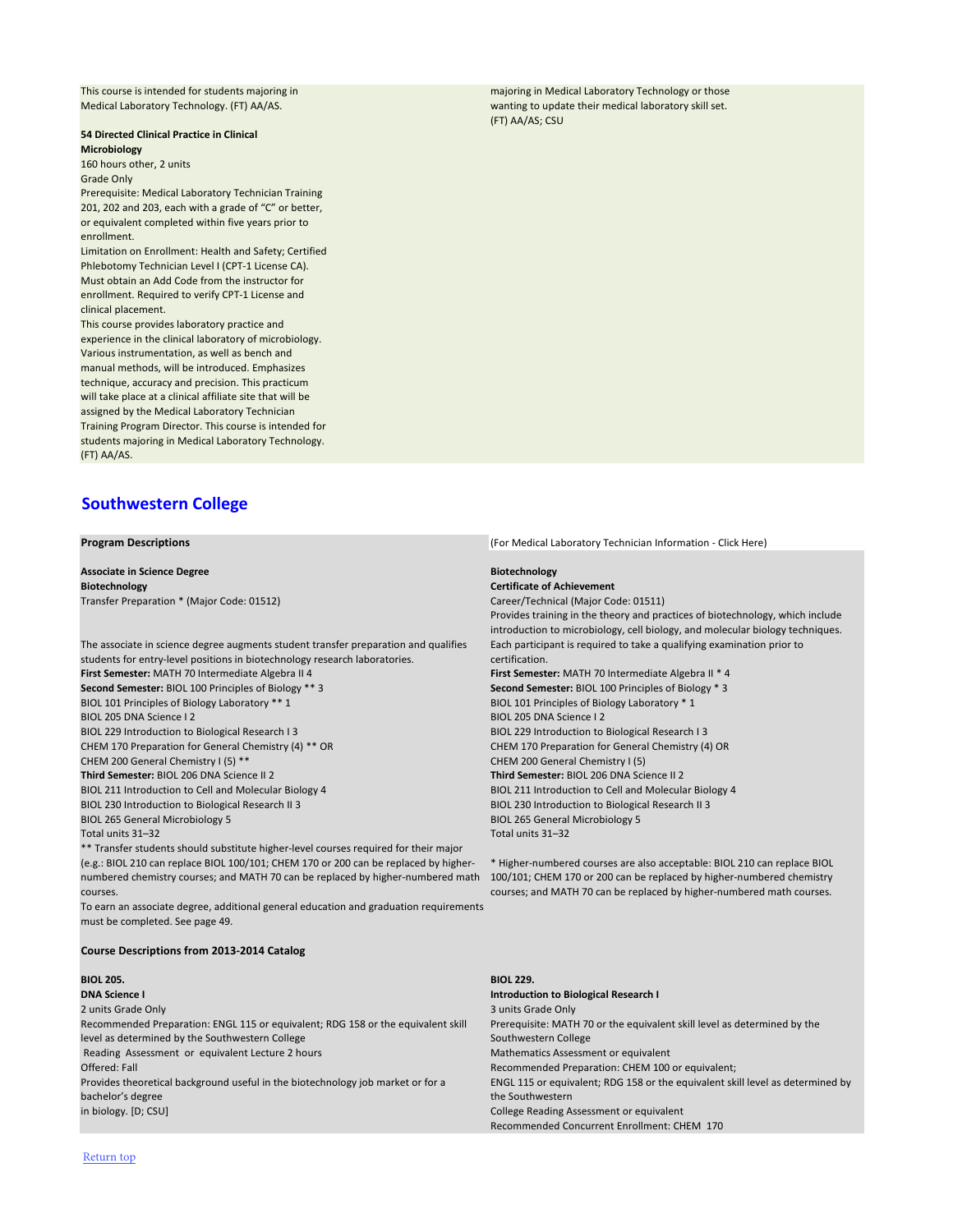### **DNA Science II**

Introduces biological laboratory skills, safety procedures, disposal of laboratory waste materials;

2 units Grade Only

experimental design and data analysis; preparation of laboratory reagents; aseptic technique,

determined by the Southwestern College Reading Assessment or equivalent Recommended Concurrent [D; CSU]

Prerequisite: BIOL 205 or equivalent

chromatography, and electrophoresis; maintenance of laboratory records, library research, resume

Recommended Preparation: ENGL 115 or equivalent; RDG 158 or the equivalent skill level as writing; and management of a research laboratory.

Enrollment: BIOL 211 Lecture 2 hours

Offered: Spring

Provides theoretical background useful in the biotechnology job market or for a bachelor's degree in biology. [D; CSU]i

**BIOL 230. Introduction to Biological Research II** 3 units Grade Only Prerequisite: BIOL 229 or equivalent; CHEM 170 or equivalent; MATH 70 or the equivalent skill level as determined by the Southwestern College Mathematics Assessment or equivalent Recommended Preparation: ENGL 115 or equivalent; RDG 158 or the equivalent skill level as determined by the Southwestern College

Reading Assessment or equivalent. Lecture 2 hours; Laboratory 3

hours. Offered: Spring

Emphasizes current concepts and laboratory training in modern molecular biological techniques.

Designed for biology majors and students interested in working in a molecular biology and/or biotechnology industry, biology and/or biotechnology laboratory [D; CSU]

## **[Southwestern College](http://www.swccd.edu/)**

**Medical Laboratory Technology Awards & Certificates Associate in Science Degree Medical Laboratory Technician** Career/Technical (Major Code: 02385) How to Apply

Applicants must be eligible for admission to the College. In addition to the College application, a special application for the program is required. Program information and application forms are available on the College web site at www. swccd.edu, or in the medical laboratory technician department office at the Higher Education Center—National City. Applications will be accepted after prerequisite courses and other requirements are met. Students accepted into the medical laboratory technician program are subject to further screening to determine eligibility to be admitted into the program. **Special Instructions:** Students enrolled in the medical laboratory technician program are required to provide their own transportation to offcampus clinical agencies. A fee for malpractice insurance is charged for each year of the program, as well as a minimal fee for supplies. Students are also responsible for purchasing certain equipment such as a laboratory coat. CPR certification: students are required to be certified by the American Heart Association (AHA) certification, prior to admission and to maintain certification throughout the program. Phlebotomy skills:

<span id="page-9-0"></span>**BIOL 206. BIOL 206. Lecture 2 hours, laboratory 3 hours Offered: Fall** 

students must be California certified phlebotomists. A grade of "C" or better is required certification, and provide evidence of payment of malpractice insurance in all medical laboratory technician courses for progression and satisfactory completion. premium. Accepted students are required to complete an online background Progress in the medical laboratory technician program is dependent upon completion of check and drug screening prior to enrollment into the program. The background medical laboratory technician courses in the prescribed sequence as outlined for the program. check and drug screening are mandated by the policies of the hospitals/clinical sites for all health occupation programs faculty and students. **(Continued** 

\* College-level reading ability as evidenced by a satisfactory result on the Southwestern College Reading Assessment process, earning a "C" or better in RDG 158, ENGL 115, or equivalent reading course; equivalency documented by approved petition; or college transcript showing an earned associate or bachelor's degree from a U.S. accredited institution. \* Math proficiency as evidenced by eligibility for Math 60 or higher as demonstrated on the college math assessment process, earning a "C" or better in Math 45 or highernumbered math course, or equivalent as documented by an approved petition. Before a space in the medical laboratory technician program can be offered, applicants must verify completion of the series of vaccinations for Hepatitis B or immunity to Hepatitis B or sign a form declining to be vaccinated. Students who have been accepted into the program must meet the following conditions: attend a scheduled class orientation, submit a completed physical examination form with evidence of required immunizations, tuberculosis screening, CPR

**Below)**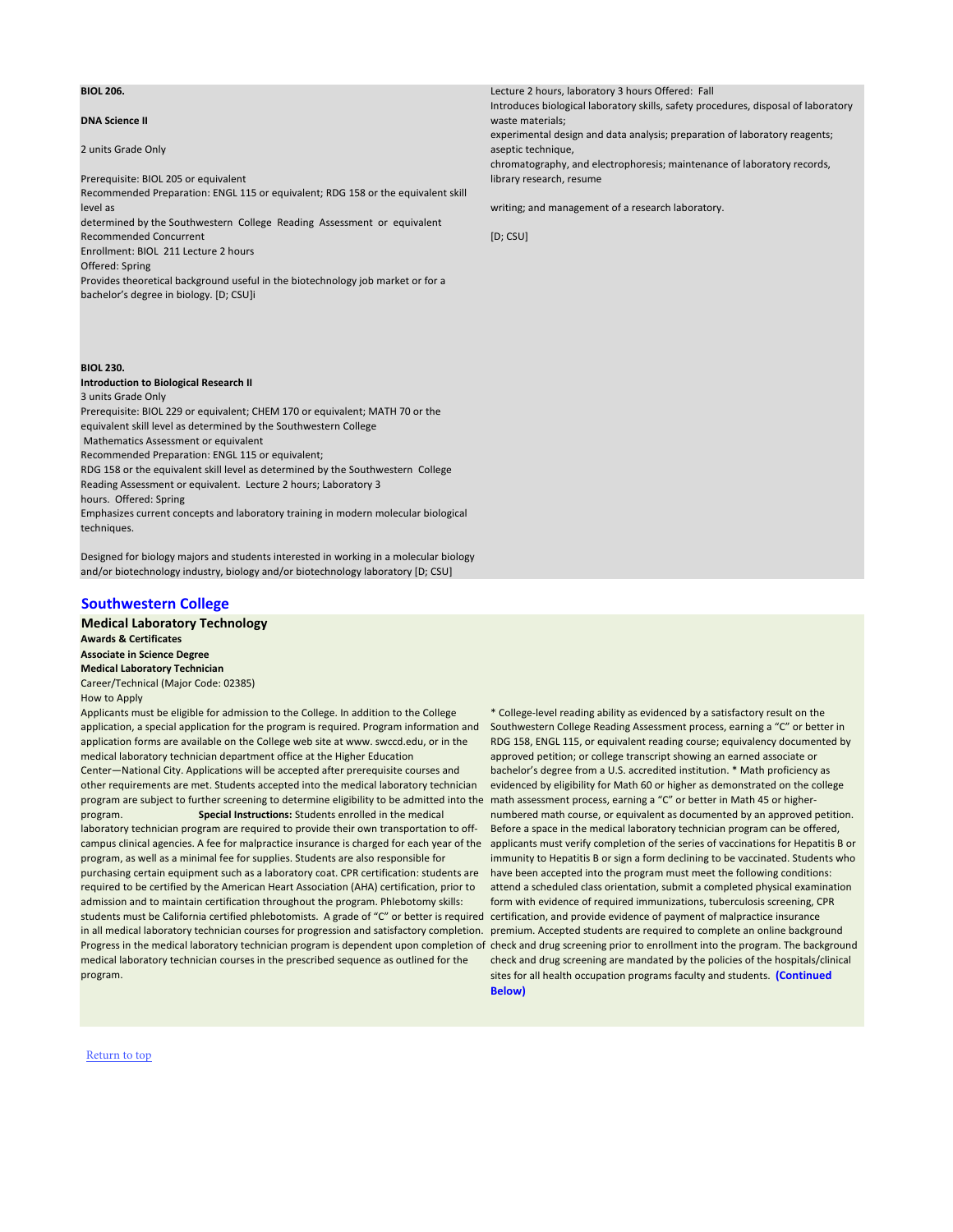Students will not be permitted to progress to the next semester until previous semester Anyone with background check issues (includes misdemeanors and felony's) may medical laboratory technician courses are completed.A grade of "C" or better is required in all medical laboratory technician courses for progression and satisfactory completion. Progress in the medical laboratory technician program is dependent upon completion of medical laboratory technician courses in the prescribed sequence as outlined for the program. Students will not be permitted to progress to the next semester until previous semester medical laboratory technician courses are completed. Medical Laboratory Technology—Associate in Science Degree In order to apply and be placed on the priority list for the medical laboratory technician program, applicants must document the following: \* Basic science prerequisites (BIOL 260, 261, 265 and CHEM 100, 110) must be completed with a cumulative GPA of 2.7 or higher. Foreign transcripts not submitted at time of application may not be used to meet program or graduation requirements. Required science courses taken at Southwestern College have prerequisites including college-level biology, chemistry, and algebra courses or credit for the appropriate college-level examination (CLEP) \* Graduation from a U.S. high school or satisfactory score on the GED or evidence of other high school equivalency certificate or a degree from a U.S. accredited institution.

not be eligible for the program. Many of the hospital systems are now refusing to take students with any background check issues. Each student situation will be evaluated as they complete the background check. The student must provide a urine sample for drug testing per hospital request. A medical laboratory technician performs routine clinical laboratory testing procedures to provide scientific information needed in diagnosis, prognosis and treatment of disease. Technicians use sophisticated instrumentation for these evaluations which encompass quantitative and qualitative chemical and biological analyses of body specimens. Technicians function under the supervision of a qualified practitioner. The program prepares students for a career in Medical Laboratory Technology through the studies in humanities, social and natural sciences, and the field of Medical Laboratory Technology. Emphasis is placed on the clinical practice in the context of laboratory medicine. Graduates are eligible to take and pass a nationally recognized certification examination.

### Prerequisites

BIOL 260 Human Anatomy 5 CHEM 100 Introduction to General Chemistry 4 CHEM 110 Elementary Organic and Biological Chemistry 4 ENGL 115 Reading and Composition: Exposition and 4 Argumentation COMM 103 Interpersonal Communication OR 3 COMM 174 Interpersonal Communication BIOL 261 Principles of Human Physiology 4 BIOL 265 General Microbiology 5 MATH 60 Intermediate Algebra I 4

### **Course Descriptions from 2013-2014 Catalog**

### **MLT 80. MLT 111.**

Corequisite: MLT 102 and 111L

**Introduction to the Clinical Laboratory Profession Clinical Chemistry II**  $1$  unit $3$  units  $3$  units  $3$  units  $3$  units  $3$  units  $3$  units  $3$ Grade only Grade only Corequisite: MLT 90, 100, 101, and 110 **Premium and 110** Prerequisite: MLT 110 and 110L, or equivalent Limitation on Enrollment: Enrollment is limited to those students in the Medical Laboratory Technical program **Lecture 1 hour** Lecture 3 hours and the contract of the contract of the contract of the contract of the contract of the contract of the contract of the contract of the contract of the contract of the contract of the contr Offered: Fall Offered: Spring Introduces functions and duties of a Medical Laboratory Technician (MLT), and compares and contrasts these duties to the Clinical Laboratory Scientist (CLS). Emphasizes the clinical laboratory safety issues, regulatory agencies, infection control policies, and professional responsibilities relative to other departments of healthcare.

### [D]

Introduces the relationships between the endocrine system and analytes assayed in the clinical laboratory including tumor markers, therapeutic drugs, and toxicology. Emphasizes liver, kidney, pancreatic function and vitamins assayed with test results, and comparison with states of health and disease. Includes function and laboratory analysis of various body fluids. [D; CSU]

**MLT 90. MLT 111L. Clinical Urinalysis and Body Fluids Clinical Chemistry II Laboratory**  $1$  unit  $1$  unit  $1$  unit  $1$  unit  $1$  unit  $1$  unit  $1$  unit  $1$  unit  $1$  unit  $1$ Grade only Grade only Corequisite: MLT 80, 90L, 100, 101, and 110 Corequisite: MLT 111 Corequisite: MLT 111 **Lecture 1 hour** Laboratory 3 hours and  $\mathbb{R}$  and  $\mathbb{R}$  and  $\mathbb{R}$  are laboratory 3 hours and  $\mathbb{R}$  and  $\mathbb{R}$  are laboratory 3 hours and  $\mathbb{R}$  are laboratory 3 hours Offered: Fall Offered: Spring

Introduces various properties and constituents of urine and body fluids via "on hands" learning. Emphasizes interpretation and handling of urine and body fluid specimens. Includes examination of urine and body fluids physically, chemically and microscopically, Emphasizes the automated instrumentation which will include quality control and compares these clinical values to health and disease. [D]

Introduces the endocrine system, therapeutic drug assays and compounds, and other clinical chemistry tests specific to special chemistry department. review, maintenance, and clinical operation. [D; CSU]

### **MLT 90L. MLT 112. Clinical Urinalysis and Body Fluids Laboratory Clinical Chemistry Practicum** .5 unit 4 units and 2 units and 2 units and 2 units and 2 units and 2 units and 2 units 4 units Grade only Grade only Grade only Grade only  $\mathbb{G}$  and  $\mathbb{G}$  and  $\mathbb{G}$  and  $\mathbb{G}$  and  $\mathbb{G}$  and  $\mathbb{G}$  and  $\mathbb{G}$  and  $\mathbb{G}$  and  $\mathbb{G}$  and  $\mathbb{G}$  and  $\mathbb{G}$  and  $\mathbb{G}$  and  $\mathbb{G}$  and  $\mathbb{G}$  Corequisite: MLT 90 **Preference of the Contract of Corequisite: MLT 111 and 111L**, or equivalent Laboratory 1.5 hours and the contract of the contract of the contract of the core Corequisite: MLT 130 Offered: Fall Lecture 4 hours Offered: Summer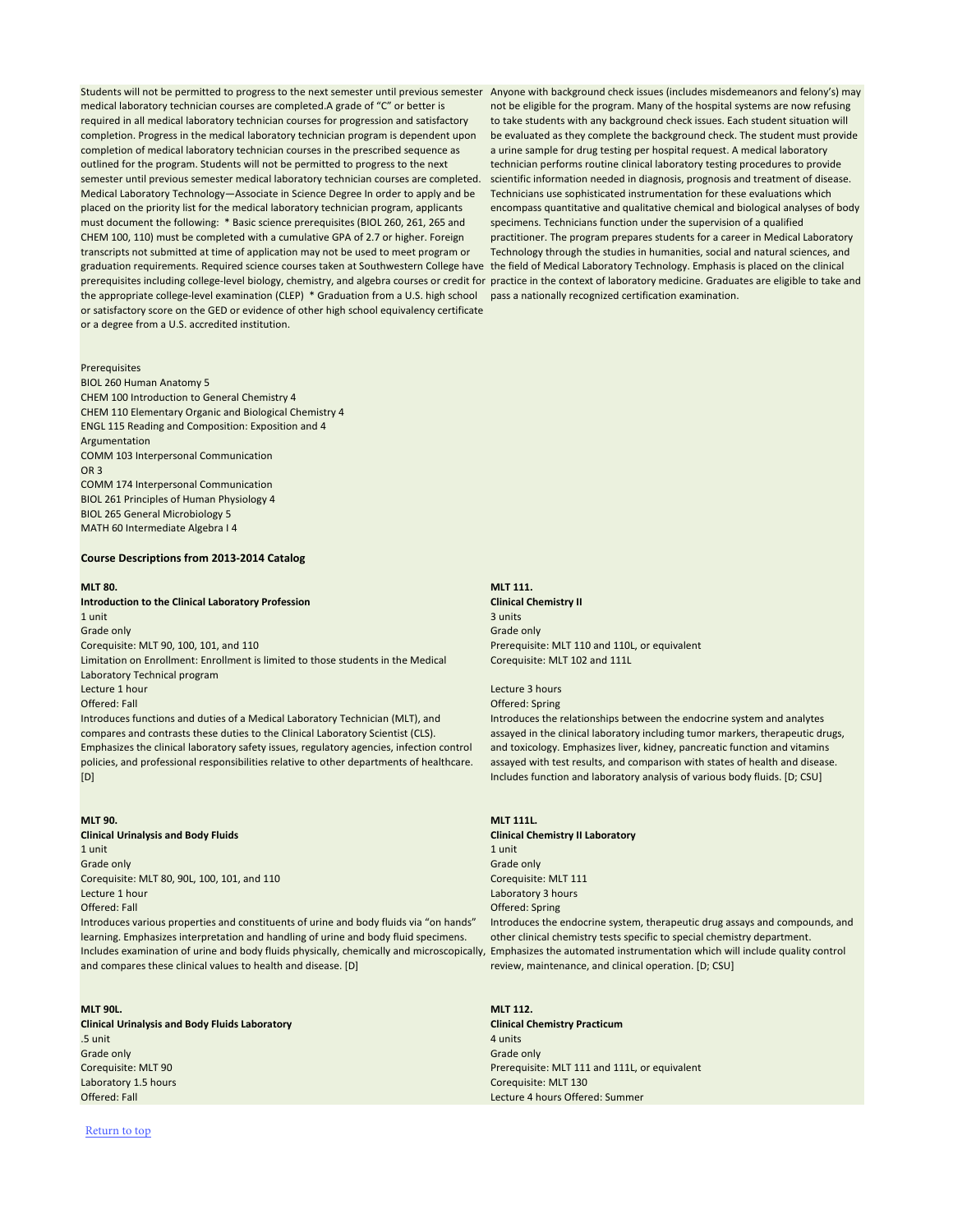Introduces various techniques and safety procedures in clinical urinalysis. Emphasizes examination of urine and body fluids. [D]

Introduces entry-level clinical laboratory practice and experience in the department of general and special chemistry. Emphasizes technique, accuracy, and precision. Includes instrumentation bench and manual methods. [D; CSU]

### **MLT 100. MLT 120.**

**Clinical Hematology Clinical Microbiology** 3 units 3 units Grade only Grade only Corequisite: MLT 80, 90, 100L, 101, and 110 Corequisite: MLT 90 and 90L, or equivalent Recommended Preparation: RDG 158 or the equivalent skill level as determined by the Southwestern College Reading Assessment or equivalent Lecture 3 hours Lecture 3 hours Offered: Fall Offered: Spring Introduces the origin of the various types of blood cells with emphasis on the red and

Corequisite: MLT 120L

white blood cells. Includes human hematological disorders and classification based on clinical laboratory findings. [D; CSU]

 $1$  unit  $1$  unit  $1$  unit  $1$  unit  $1$  unit  $1$  unit  $1$  unit  $1$  unit  $1$  unit  $1$ 

Introduces micro-organisms of medical microbiology with emphasis on the characteristics of clinically significant micro-organisms and their biochemical profile, media for isolation, and identification methods for selected pathogens. Emphasizes identification methods, theories, and techniques used in basic bacteriology, parasitology, virology, and mycology. [D; CSU]

### **MLT100L. MLT 120L.**

Grade only Grade only

**Clinical Hematology Laboratory Clinical Microbiology Laboratory** Corequisite: MLT 100 Corequisite: MLT 120 Recommended Preparation: RDG 158 or the equivalent skill level as determined by the Southwestern College Reading Assessment or equivalent

Recommended Preparation: RDG 158 or the equivalent skill level as determined by the Southwestern College Reading Assessment or equivalent

Laboratory 1.5 hours **Lecture 3 hours** Lecture 3 hours **Lecture 3 hours** Offered: Fall Offered: Summer

### Laboratory 3 hours Laboratory 3 hours

Introduces the various techniques and safety procedures used in the clinical coagulation Introduces basic principles of antigen and antibody reactions included in blood laboratory. Emphasizes platelet function tests, and intrinsic and extrinsic clotting pathway testing. [D; CSU ] grouping and typing, compatibility testing and serological procedures. [D; CSU]

Introduces various techniques and safety procedures used in the clinical hematology laboratory. Emphasizes morphology and the identification of common human blood cells. [D; CSU]

Offered: Fall Offered: Spring Introduces various techniques and safety procedures in clinical microbiology. Emphasizes morphology and identification of common pathogenic organisms. [D; CSU]

### **MLT 101. MLT 121.**

**Clinical Coagulation Clinical Microbiology Practicum**  $1$  unit $5$  units  $5$  units  $5$  units  $5$  units  $5$  units  $5$  units  $5$  units  $5$ Grade only Grade only Corequisite: MLT 80, 90, 100, 101L, and 110 **Premium and the Core of Australian** Prerequisite: MLT 120 and 120L ,or equivalent Recommended Preparation: RDG 158 or the equivalent skill level as determined by the Southwestern College Reading Assessment or equivalent

### **Lecture 1 hour** Lecture 5 hours and the control of the control of the control of the control of the control of the control of the control of the control of the control of the control of the control of the control of the c

Recommended Preparation: RDG 158 or the equivalent skill level as determined by the Southwestern College Reading Assessment or equivalent

Offered: Fall Offered: Fall Provides an overview of the homeostatic process, diseases, and laboratory evaluations. [D; CSU]

Introduces clinical laboratory practice and experience in the department of microbiology. Emphasizes technique, accuracy, and precision. Includes instrumentation as well as bench and manual methods. [D; CSU]

**MLT 101L. MLT 130. Clinical Coagulation Laboratory Clinical Immunology and Immunohematology** .5 unit  $3$  units  $\sim$  3 units  $\sim$  3 units  $\sim$  3 units  $\sim$  3 units  $\sim$ Grade only Grade only Grade only  $\mathbb{G}$  and  $\mathbb{G}$  and  $\mathbb{G}$  and  $\mathbb{G}$  and  $\mathbb{G}$  and  $\mathbb{G}$  and  $\mathbb{G}$  and  $\mathbb{G}$  and  $\mathbb{G}$  and  $\mathbb{G}$  and  $\mathbb{G}$  and  $\mathbb{G}$  and  $\mathbb{G}$  and  $\mathbb{G}$  and  $\mathbb{G}$ Corequisite: MLT 101 Prerequisite: MLT 100 and100L, or equivalent Recommended Preparation: RDG 158 or the equivalent skill level as determined by the Corequisite: MLT 130L Southwestern College Reading Assessment or equivalent

### **MLT 102. MLT 130L.**

**Clinical Hematology, Coagulation, Urinalysis and Body Fluids Practicum Clinical Immunology and Immunohematology Laboratory**

| <b>Clinical Hematology, Coagulation, Urinalysis and Body Fluids Practicum</b>                                | <b>Clinical Immunology</b> |
|--------------------------------------------------------------------------------------------------------------|----------------------------|
| 5 units                                                                                                      | 1 unit                     |
| Grade only                                                                                                   | Grade only                 |
| Prerequisite: MLT 90, 90L, 100, 100L, 101, and 101L, or equivalent Corequisite: MLT 111 Corequisite: MLT 130 |                            |
| and 120                                                                                                      |                            |
| Lecture 5 hours                                                                                              | Laboratory 3 hours         |
| Offered: Spring                                                                                              | Offered: Spring            |